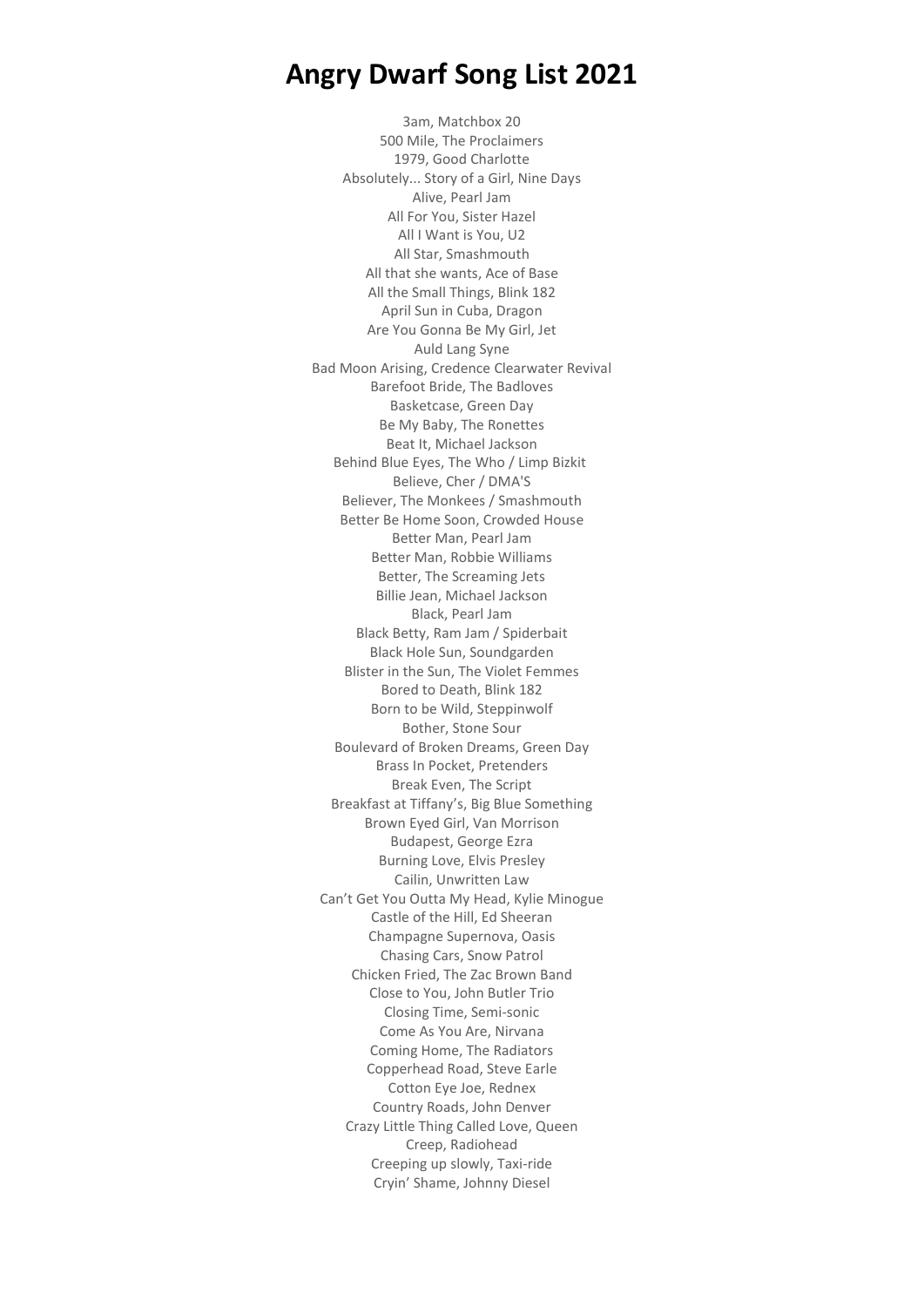DAF, Powderfinger Dakota, Stereophonics Dammit, Blink 182 Dancing in the Dark, Bruce Springsteen Dancing Queen, ABBA Daughter, Pearl Jam Dead or Alive (wanted), Bon Jovi December, Collective Soul Detroit Rock City, Kiss Dirty Rain, Ryan Adams Dock of the Bay, Otis Redding Don't Change, InXs / Grinspoon Don't Cry, Guns n' Roses Don't Worry, Be Happy, Bobby McFerrin Down Under, Men at Work Drive, Incubus Drive, The Cars Drops of Jupiter, Train Dumb Things, Paul Kelly Duncan, Slim Dusty Eagle Rock, Daddy Cool Easy, Faith No More / The Commodores Eight Days a Week, The Beatles Elderly Woman…, Pearl Jam Eleanor Rigby, The Beatles Eternal Flame, The Bangles Everlong, Foo Fighters Every Breath You Take, The Police Every Rose has its Thorn, Poison FU, Cee Lo Green Faith, George Michael Fast Car, Tracey Chapman Feeler, Pete Murray Ferry Cross the Mersey, Gerry & The Pacemakers Fire & the Flood, Vance Joy Flake, Jack Johnson Flame Trees, Cold Chisel Follow Me, Uncle Cracker Folsom Prison Blues, Johnny Cash Footloose, Kenny Loggins/Blake Shelton Forever, Kiss Fortune Faded, Red Hot Chili Peppers Foxy Lady, Jimmy Hendrix Free Falling, Tom Petty Free-love Freeway, Ricky Gervais (David Brent) Get Lucky, Daft Punkt Gimme Head, The Radiators Give a Little Bit, Supertramp Give Me One Reason, Tracey Chapman Gives you Hell, All American Rejects Good Times, Tommy Lee Great Southern Land, Icehouse / Flowers Grizzly Bear, Angus & Julia Stone Gypsy Woman, Brian Wyland Hanging by a Moment, Lifehouse Happy Birthday Helen, Things of Stone & Wood Hard Day's Night, The Beatles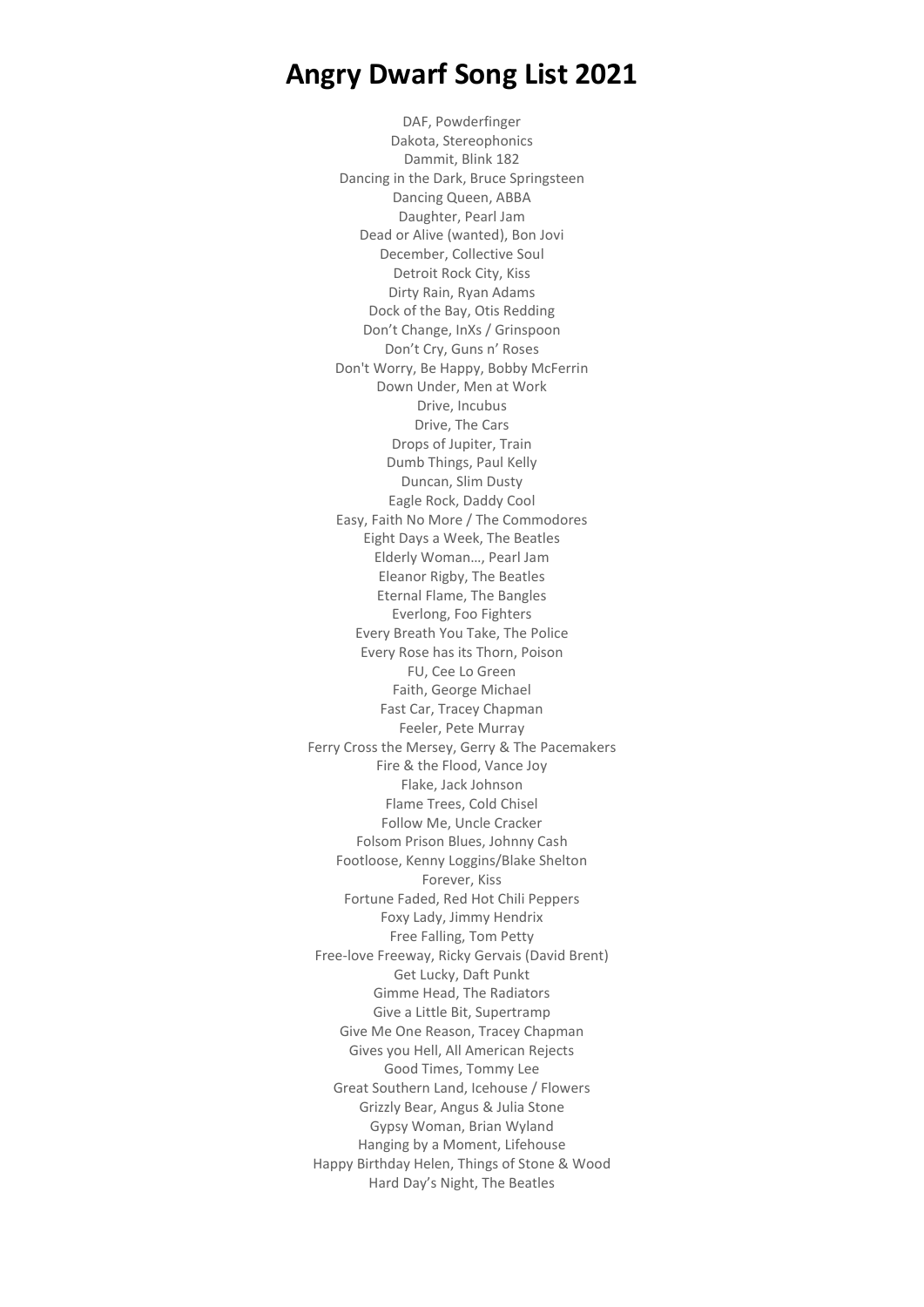Hard Luck Woman, Kiss Hard to Handle, The Black Crows Heart-shaped Box, Nirvana Hercules, Midnight Oil Hero, Foo Fighters Heroes, David Bowie Hey Jealousy, The Gin Blossoms Higher, Creed Highway to Hell, AC DC Hitchin' a Ride, Green Day Holy Diver, Dio Holy Grail, Hunters & Collectors Home, Edward Sharpe & The Magnetic Zeros Horses, Daryl Braithwaite Hotel California, The Eagles Home Sweet Home, Motley Crue How to make Gravy, Paul Kelly How You Remind Me, Nickleback Hunger Strike, Temple of the Dog Hurts So Good, John Cougar Mellencamp I Alone, Live I Can't Feel My Face, The Weekend I Need a Dollar, Aloe Blacc I Need You Tonight, InXs I Remember You, Skid Row I Still Call Australia Home, Peter Allan I Was Made For Loving You, Kiss I Was Only 19, Red Gum I Will Survive, Gloria Gayner / Cake If You Could Only See, Tonic I'll Be There For You, The Rembrandts I'm On Fire, Bruce Springsteen I'm On My Way, The Proclaimers I'm Yours, Jason Mraz Imagine, John Lennon In Your Eyes, Peter Gabriel In-Between Days, The Cure Interstate Love Song, Stone Temple Pilots Into Your Arms, The Lemonheads Iris, Goo Goo Dolls It Don't Matter, Donavon Frankenreiter It's Only Natural, Crowed House Jack & Diane, John Cougar Mellencamp Jackie Brown, John Cougar Mellencamp Jessie's Girl, Rick Springfield John Cougar, John Deere, John 3:16, Keith Urban Johnson's Aeroplane, InXs Jumping Jack Flash, The Rolling Stones Just Ace, Grinspoon Just the Way You Are, Bruno Mars Khe Shan, Cold Chisel Kiss, Prince / Tom Jones Kisses, Ben Harper Knocking on Heavens Door, Bob Dylan/Guns n' Roses Kryptonite, 3 Doors Down Lady Starlight, The Sweet Laid, James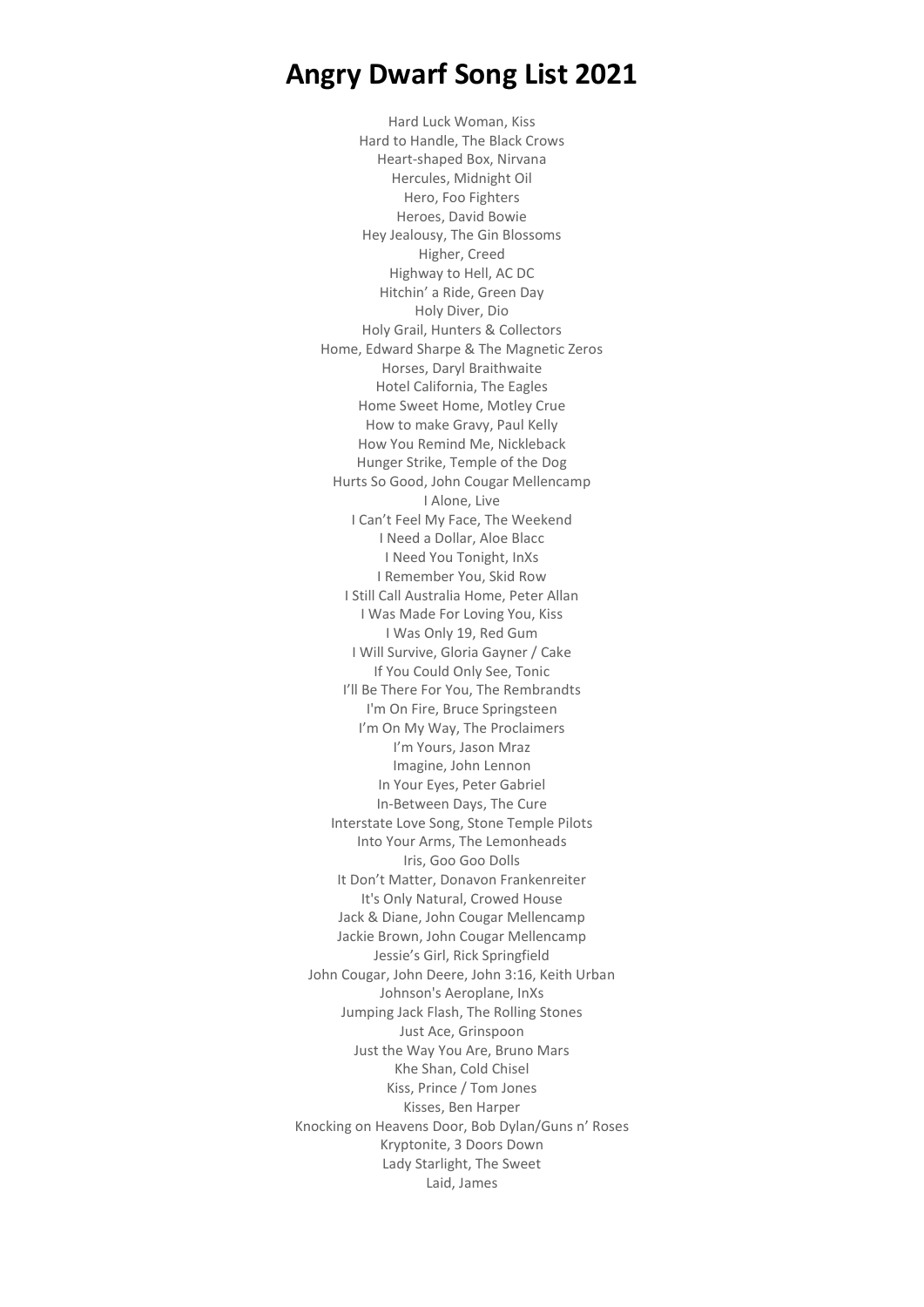Last Kiss, Pearl Jam Lazy Song, Bruno Mars Learn to Fly, Foo Fighters Lifestyles of the Rich & the Famous, Good Charlotte Light my Fire, The Doors Lightning Crashes, Live Like a Stone, Audioslave / Chris Cornell Like a Virgin, Madonna Like It Like That, Guy Sebastian Like Wow, Wipe-out, The Hoodoo Gurus Little Things, Good Charlotte Living on a Prayer, Bon Jovi Living In A Ghost Town, The Rolling Stones Lonely Boy, The Black Keys Long Day, Matchbox 20 Love Yourself, Justin Bieber / Ed Sheeran Magic Carpet Ride, Steppenwolf Man! I Feel Like a Woman, Shania Twain Me & Bobby McGee, Janis Joplin / Kris Kristophersen Mean to Me, Crowded House Minority, Greenday More Than You Are, Grinspoon Mr. Brightside, The Killers Mr. Jones, Counting Crows Mrs. Robinson, The Lemonheads / Simon & Garfunkel My Friends, Red Hot Chilli Peppers Name, Goo Goo Dolls Needles & Pins, The Ramones Never Tear Us Apart, InXs Next Year, Foo Fighters No Surprise, Daughtry Not Ready to make Nice, The Dixie Chicks Nothing Else Matters, Metallica Nothing Holding Me Back, Shawn Mendes Now the Drugs Don't Work, The Verve October Grey, The Screaming Jets Old Town Road, Lil Nas X (Feat. Billy Ray Cyrus) On My Mind, Powderfinger One, U2 One Headlight, The Wallflowers Opportunity, Pete Murray Otherside, Red Hot Chilli Peppers Patience, Guns n' Roses Place Your Hands, Reef Plans, Birds of Tokyo Plush, Stone Temple Pilots Polly, Nirvana Pony, Genuwine Prisoner of Society, The Living End Proud Mary, Credence Clearwater Revival Pumped Up Kicks, Foster the People Purple Rain, Prince Razor's Edge, Goanna Respect, Aretha Franklin Ring Of Fire, Johnny Cash ROCK in the USA, John Cougar Mellencamp Rock n Roll, Eric Hutchinson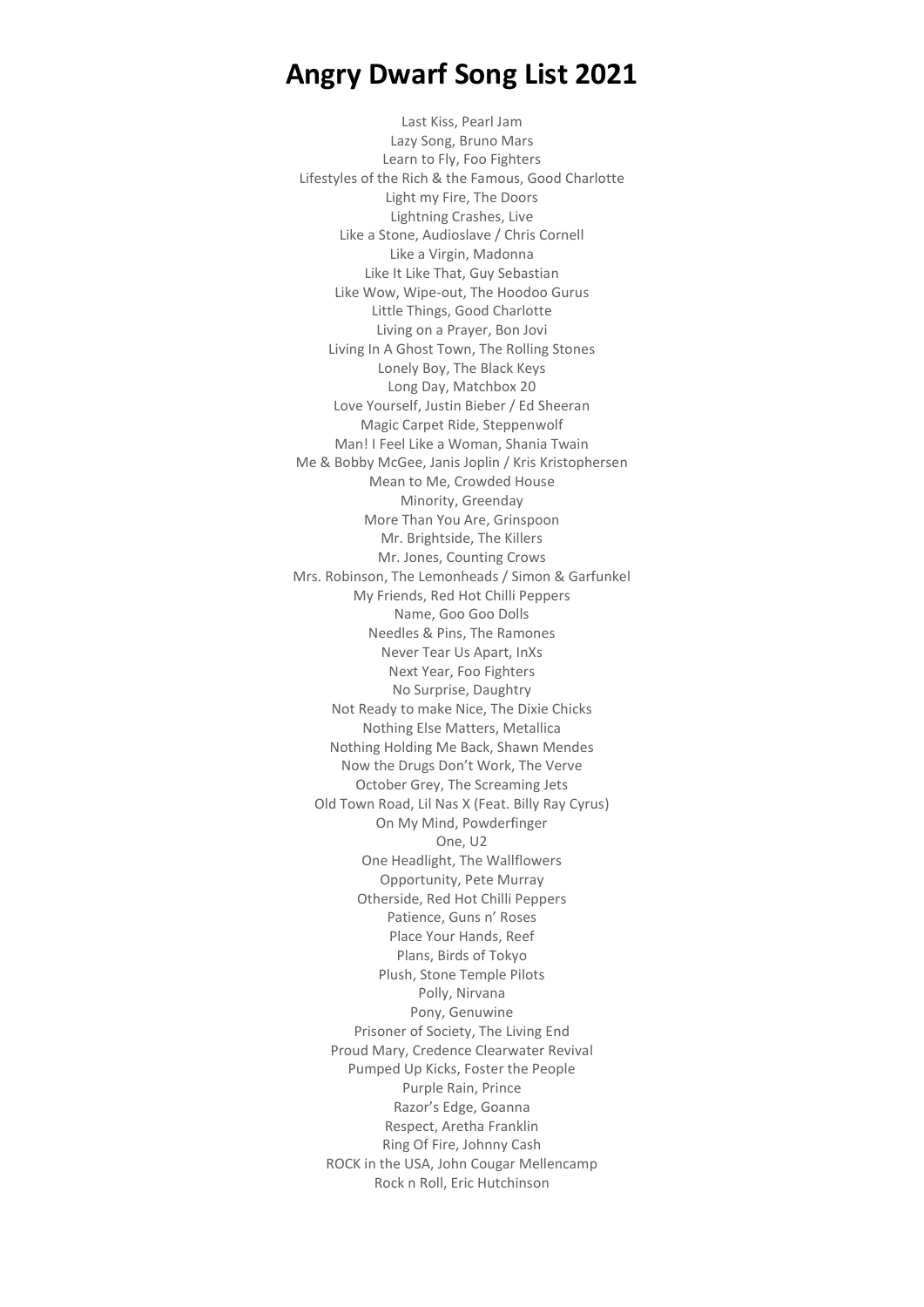Rolling in the Deep, Adele Round Here, Counting Crows Run to You, Bryan Adams Run to Paradise, The Choirboys Running Up That Hill, Kate Bush Saltwater, Julian Lennon Same 'Ol Situation, Motley Crue Santa Monica, Everclear Satisfaction, The Rolling Stones Save Tonight, Eagle Eyed Cherry Scar Tissue, Red Hot Chili Peppers See Your Face Again, The Angels Semi-charmed Kinda Life, 3rd Eye Blind Seven Nation Army, The White Stripes Sex on Fire, Kings of Leon Shake It Off, Taylor Swift She's So High, Tal Bachman Shimmer, Fuel Shine Over Me, The Screaming Jets Shivers, The Screaming Jets Shook Me All Night Long, AC DC Shotgun, George Ezra Sing!, Ed Sherran Sink Low, Powderfinger Sitting Waiting Wishing, Jack Johnson Slide, Goo Goo Dolls Slow Hands, Niall Horan Smile, Uncle Cracker So Beautiful, Pete Murray Somebody Like You, Kieth Urban Stairway to Heaven, Led Zeppelin Stand by Me, Ben E. King/John Lennon Stay with Me, Sam Smith Stolen Dance, Milky Chance Story of a Girl, 9 Days Stuck in the Middle with You, Steelers Wheel Summer of 69, Bryan Adams Summertime, Thristy Merc Sunburn, Fuel Sunsets, Powderfinger Superstitious, Stevie Wonder Sway, Bic Runga Sweet Caroline, Neil Diamond Sweet Child 'o Mine, Guns n' Roses Sweet Home Alabama, Lynyrd Skynrd Sweet Soul Sister, Train Tainted Love, Soft Cell Talkin' Bout a Revolution, Tracey Chapman Taylor, Jack Johnson Tears in Heaven, Eric Clapton Teenage Dirtbag, Wheatus Tennessee Whiskey, Chris Stapleton That's Alright Mama, Elvis Presley That's Entertainment, The Jam The Boxer, Jerry Douglas/Mumford & Sons/Simon & Garfunkel The Gambler, Kenny Rodgers The Middle, Jimmy Eat World